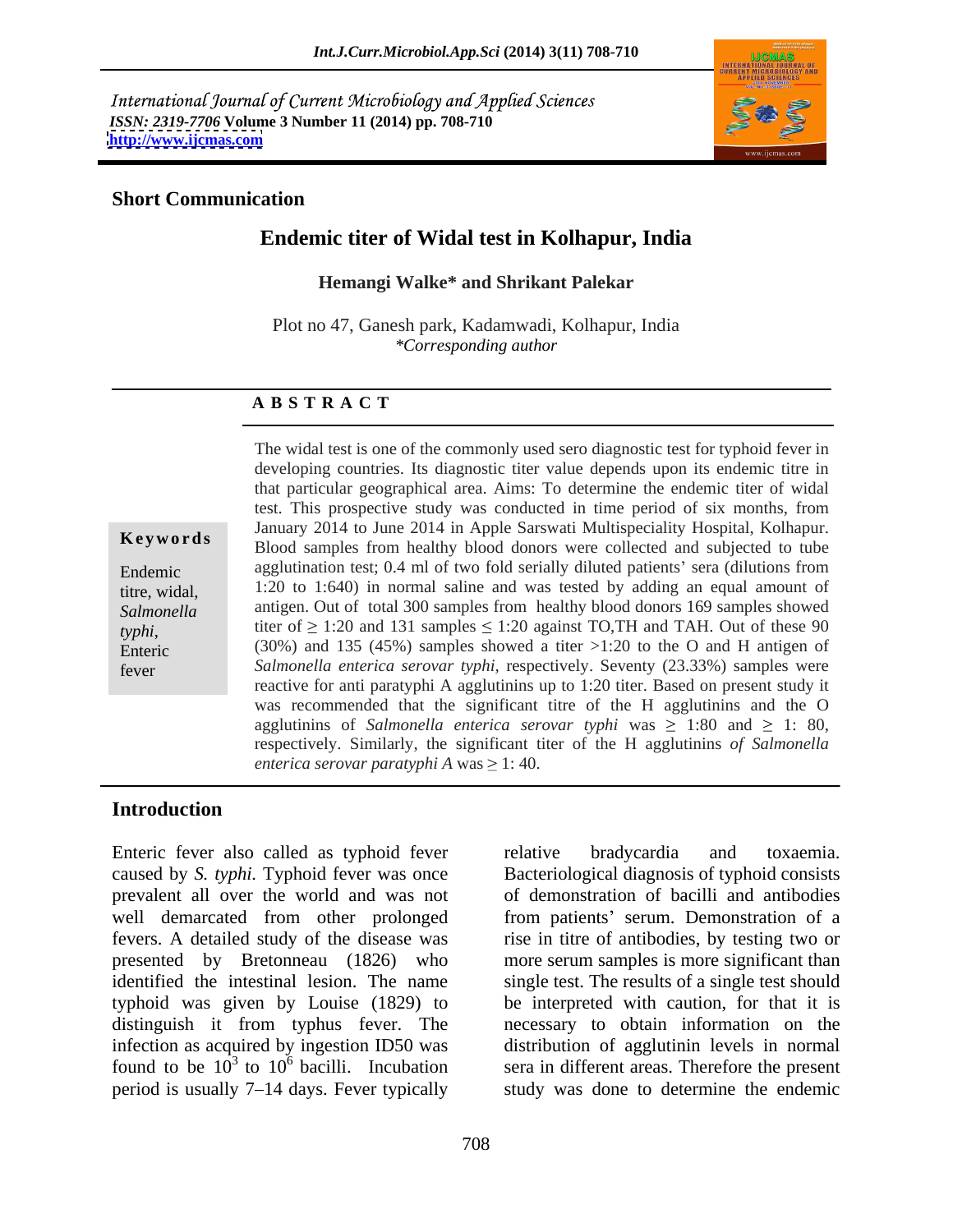This study was conducted on sera of 300 healthy blood donors in a time period of six months from January 2014 to June 2014. All the blood donors were male from the age group of 20 45 years. These samples were screened for Malaria, HBsAg, Brucella,<br>Lepto and antibodies to HIV, HCV and The frequency of H agglutinins in a give *Treponema pallidum.* The samples which *population reflects the latent intection.* On<br>the other hand the concentration of O found to be positive were not included in this study. The widal agglutination test was done on all sera by the conventional tube agglutination method using commercially available antigens (SPAN Diagnostic Private Limited) 0.4 ml of two fold serially diluted patients sera (dilution from 1:20 to 1:640) in normal saline were tested by adding an equal volume of antigen. A negative saline control was included in each batch of the test. The tubes were incubated at 37°C for 2- 3 hours and kept at room temperature

Typhoid fever is one of the major health problems in developing countries. Definitive diagnosis of enteric fever depends on isolation of *salmonellae* from blood, stool, urine, bone marrow, vomitus, pus, bile or However, all these test facilities are tedious, skill requiring and expensive So widal test remains as an alternative for the diagnostic purposes in such situations. This test is based on demonstration of the presence of agglutinin (antibody) in the serum of an infected patient, against the H and O antigens

titer of widal agglutinins in healthy of *Salmonella enterica* serotype, *paratyphi A* population and to define the significant titer and *paratyphi B*, during the acute and of the widal agglutination test for the convalescent period of infection (Washington diagnosis of enteric fever in an endemic area and Henry, 1984). The earliest serological like our in a single serum test. response in acute typhoid fever regarding **Materials and Methods** antibody, with a gradual elevation of the H antibody is a rise in the titer of the O antibody titer, but persisting longer than that of the O-antibody cut off titer. Usually up to 70% of adults show an early rise of antibody titer in the first week of infection (Chessbrough, 1987).

overnight and then examined for reacung anugens for example malaria, agglutination. The contract of the contract of the contract of the contract of the contract of the contract of the contract of the contract of the contract of the contract of the contract of the contract of the contract of **Results and Discussion** (Colle *et al.,* 1996). For the diagnostic other body fluids (Manson-Bahr and Bell,<br>1987; Gilman, 1975; Geddes, 1974). The frequency of H agglutinins in a give population reflects the latent infection. On the other hand the concentration of O agglutinin does not vary frequently in different regions and it reflects the recent infection with *Salmonella* species (spp.). But there are many hurdels associated with evaluation of widal test. As there is variation in the level of antibodies detectable in apparently healthy population of different areas of different region may be effected by cross infection with other *Salmonella* spp. Also false positive results can be obtained in healthy individuals by the presence of cross reacting antigens for example malaria, brucellosis, dengue, Enterobacteriacae infections and vaccinated individual also. purposes a four fold rise in antibody titer between acute and convalescent phases is considered significant. Therefore, a single cut off value on average titer among healthy individuals needs to be determined. So, the purpose of the present study was to develop recommendations for the interpretation of widal test results in the local region. Many other studies have reported lower and higher (Chew *et al.,* 1992; Hamze and Vincent, 2004; Abraham *et al.,* 1981; Mittal and Bela, 2014, peshattiwar, 2012). The lower level of cut off values in widal test was because of proper hygienic practices in developed countries and vice versa.